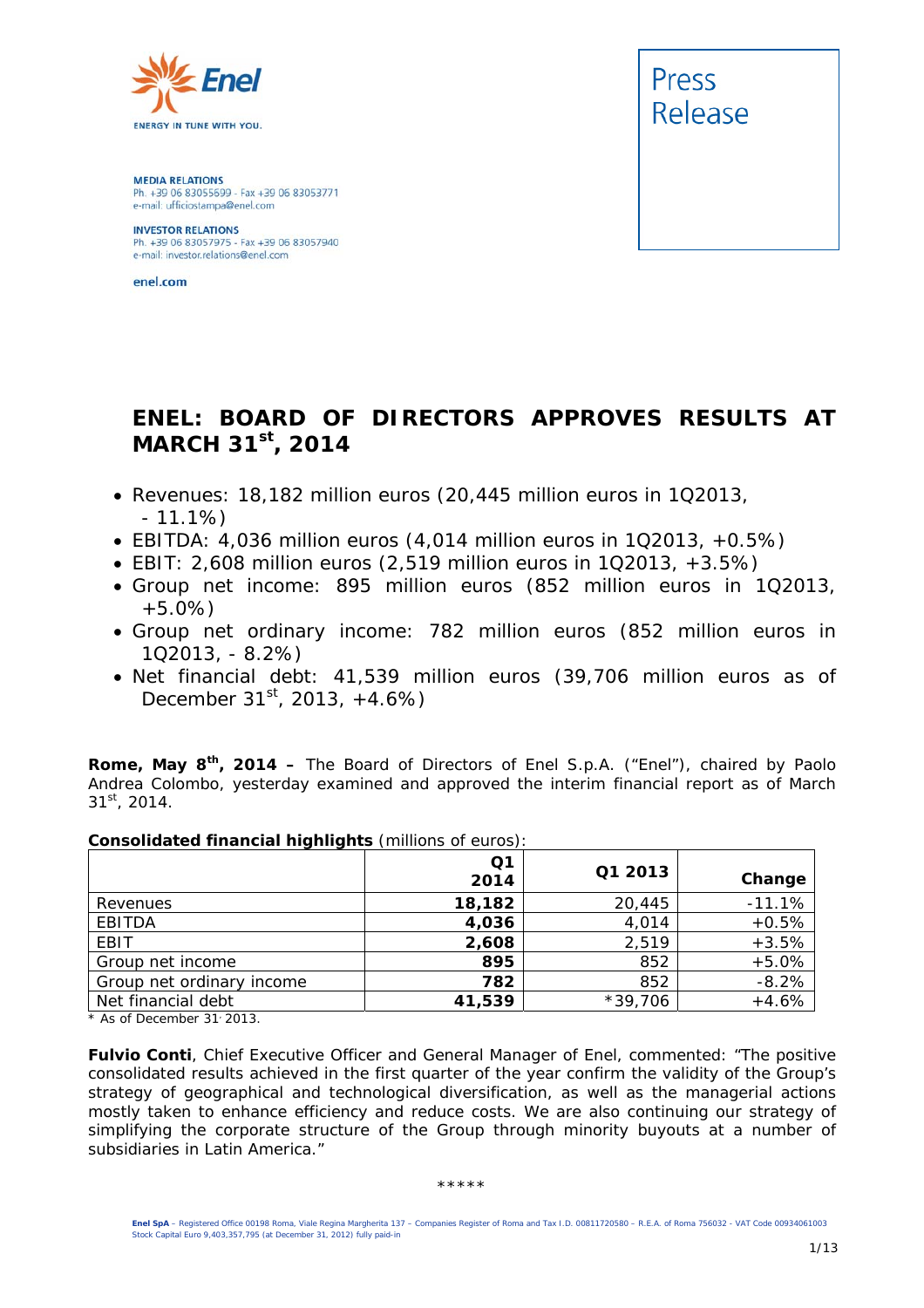



Unless otherwise specified, the balance sheet figures as of March 31<sup>st</sup>, 2014, exclude assets and liabilities held for sale, which essentially regard Marcinelle Energie and other minor companies that on the basis of the status of negotiations for their sale to third parties meet the requirements of IFRS 5 for such classification.

Following the application, with retrospective effect as from January  $1<sup>st</sup>$ , 2014, of the new version of IFRS 11 – Joint arrangements, the investments of the Enel Group in joint ventures (arrangements whereby the parties have rights to a share of the net assets or the profit or loss the arrangement) must be accounted for using the equity method rather than proportionate consolidation, which is no longer allowed for such ventures. Since the Group had accounted for joint ventures using proportionate consolidation prior to the date of application of the new standard as permitted under the previous applicable standard (IAS 31 – Interests in joint ventures), that change gave rise to the restatement, for comparative purposes only, of the consolidated balance sheet at December 31<sup>st</sup>, 2013, and the income statement presented in the interim financial report at March 31st, 2013. In view of the nature of the change, it did not have an impact on Group net income for the previous year and for the first quarter of 2013 or on shareholders' equity pertaining to the shareholders of the Parent Company at December 31<sup>st</sup>, 2013. These changes in accounting treatment led to appropriate adjustments in the operational data for the period to and as of March 31st, 2013, presented for comparative purposes in this press release.

In addition, the new version of IAS 32, applicable retrospectively as from January  $1<sup>st</sup>$ , 2014, requires that financial assets and liabilities may be offset and the net balance reported in the balance sheet only when certain specific conditions are met. The application of the new provisions of IAS 32 led to the restatement of a number of items in the consolidated balance sheet at December 31<sup>st</sup>, 2013. Those changes did not have an impact on consolidated shareholders' equity.

At the end of 2013, the Group also adopted a new accounting policy as part of the project to standardize how the different types of environmental certificates are recognized and presented in the financial statements. This new model is based on the business model of the companies involved in the environmental certificates incentive mechanism and has led only to certain reclassifications in the condensed consolidated income statement for first quarter of 2013.

Finally, as of the date of the interim financial report, the definitive allocation of the purchase prices for a number of companies in the Renewable Energy Division (including Parque Eolico Talinay Oriente) had been completed. As a result of the allocation, a number of items in the consolidated balance sheet at December 31<sup>st</sup>, 2013, were restated to reflect the fair value of the assets acquired and the liabilities and contingent liabilities assumed in the associated business combinations.

This press release uses a number of "alternative performance indicators" not envisaged in the IFRS-EU accounting standards (EBITDA, net financial debt, net capital employed and Group net ordinary income). In accordance with recommendation CESR/05-178b published on November 3rd, 2005, the criteria used to calculate these indicators are described at the end of the press release.

\*\*\*\*\*

#### **OPERATIONAL HIGHLIGHTS**

#### **Electricity and gas sales**

Electricity sold by the Enel Group in the first three months of 2014 amounted to 67.8 TWh, a decrease of 2.1 TWh (-3.0%) compared with the same period of the previous year, mainly attributable to the decline in sales in Italy and France. Sales of gas to end users totalled 3.0 billion cubic meters, a decrease of about 0.4 billion cubic meters on the same period of 2013.

#### **Power generation**

Net electricity generated by the Enel Group in the first three months of 2014 amounted to 68.0 TWh (-3.0% on the 70.1 TWh of the first three months of 2013), of which 17.9 TWh in Italy and 50.1 TWh abroad.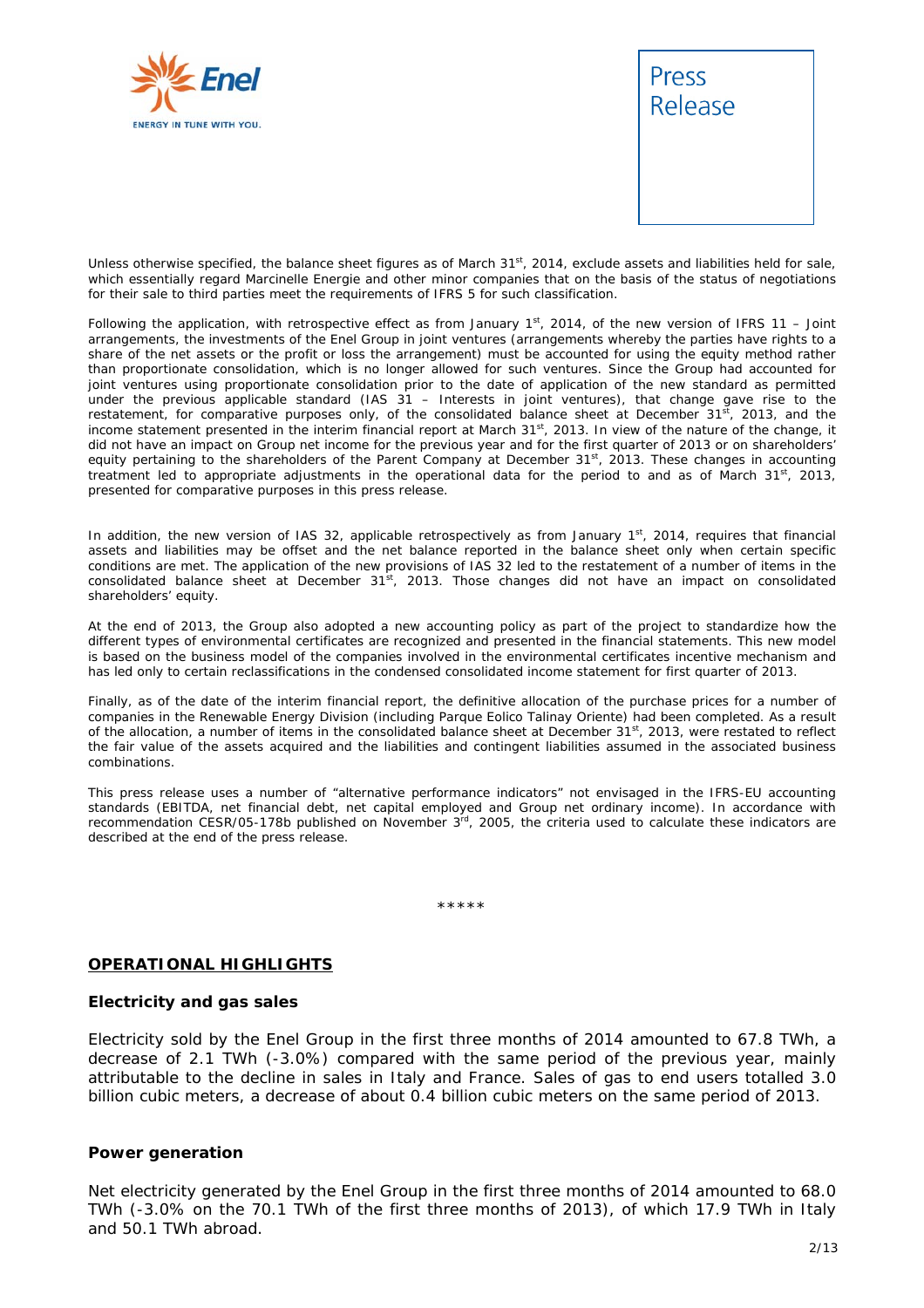



The Enel Group's plants in Italy generated 17.9 TWh, up 4.1% on the same period of 2013. Demand for electricity in Italy in the first three months of 2014 amounted to 78.1 TWh, a decline of 3.7% on the same period of 2013, while net electricity imports rose by 1.3 TWh  $(+10.8\%)$ .

Net electricity generated abroad by the Enel Group in the first three months of 2014 amounted to 50.1 TWh, down 2.8 TWh (-5.3%) on the first quarter of 2013. The decline is essentially attributable to a decrease in generation by Endesa plants (-2.4 TWh), with a decrease of 1.3 TWh in Latin America and - 1.1 TWh in the Iberian peninsula, as well as a decrease in Slovakia (-0.5 TWh) associated with the fall in demand.

Of the total generation by Enel power plants in Italy and abroad, 49.3% came from conventional thermal generation, 34.9% from renewables (hydroelectric, wind, geothermal, biomass, and solar) and 15.8% from nuclear power.

#### **Distribution of electricity**

Electricity distributed by the Enel Group network in the first quarter of 2014 totalled 99.9 TWh, of which 56.6 TWh in Italy and 43.3 TWh abroad.

The volume of electricity distributed in Italy fell by 1.6 TWh (-2.7%) compared with the first three months of 2013, essentially in line with developments in demand on the domestic grid. Electricity distributed abroad totalled 43.3 TWh, a decrease of 0.2 TWh (-0.5%) on the first three months of the previous year, mainly due to the decrease in volumes handled by Endesa (-0.1 TWh), which despite an increase in volumes distributed in Latin America (+0.7 TWh), registered a contraction in volumes in the Iberian peninsula (-0.8 TWh).

\*\*\*\*\*

#### **FINANCIAL HIGHLIGHTS**

#### **Consolidated results for the first three months of 2014**

**Revenues** in the first quarter of 2014 amounted to 18,182 million euros, a decrease of 2,263 million euros (-11.1%) compared with the same period of 2013. The decrease is essentially attributable to the decline in revenues from the sale and transport of electricity as a result of the fall in volumes generated and the adverse developments in the exchange rates of a number of currencies of the countries in which the Group operates (notably Latin America and Russia) against the euro. Revenues in first quarter of 2014 include the price adjustment (82 million euros) for Arctic Russia, which was sold at the end of 2013, and the fair value adjustment (50 million euros) of the assets and liabilities of SE Hydropower following the loss of control of that company after the modification of governance arrangements provided for in the original agreements. More specifically, the revenues of the Sales business area amounted to 4,392 million euros (-11.0%), those of the Generation and Energy Management business area came to 4,972 million euros (-23.3%), those of Infrastructure and Networks Division totalled 1,850 million euros (-0.2%), those of the Iberia and Latin America Division amounted to 7,241 million euros (-9.1%), those of the International Division amounted to 1,367 million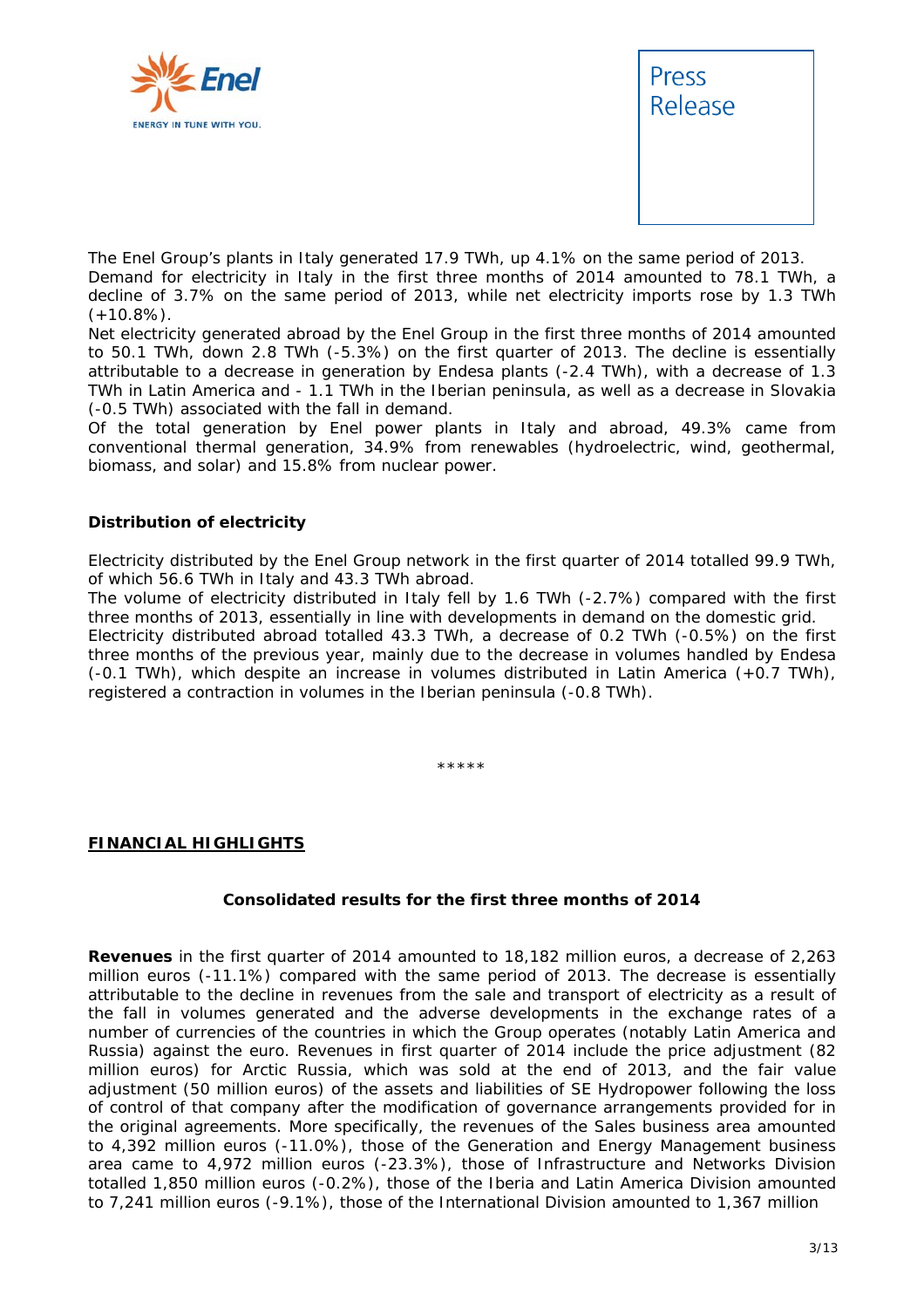



euros (-17.7%) and those of the Renewable Energy Division totalled 702 million euros (- 0.3%).

**EBITDA** for the first quarter of 2014 amounted to 4,036 million euros, up 22 million euros (0.5%) compared with the same period of 2013. More specifically, the gains on disposal and the fair value adjustment noted earlier and the improvement in the margin on the generation and sale of electricity in Italy were only partially offset by the adverse effect (107 million euros) of the appreciation of the euro against some of the currencies of the countries where the Group operates. In particular, EBITDA of the Sales business area amounted to 322 million euros (+34.2%), that of the Generation and Energy Management business area totalled 397 million euros (+36.4%), that of the Infrastructure and Networks Division came to 947 million euros (-1.1%), that of the Iberia and Latin America Division was 1,503 million euros (-9.5%), that of the International Division amounted to 281 million euros (-22.8%) and that of the Renewable Energy Division totalled 481 million euros (+0.8%).

**EBIT** for the first quarter of 2014 amounted to 2,608 million euros, up 89 million euros (3.5%) on the first quarter of 2013, taking account of a decrease of 67 million euros in depreciation, amortization and impairment losses. Broken down by segment, EBIT of the Sales business area was 168 million euros, that of the Generation and Energy Management business area came to 282 million euros (+44.6%), that of the Infrastructure and Networks Division totalled 702 million euros (-2.2%), that of the Iberia and Latin America Division amounted to 835 million euros (-11.4%), that of the International Division came to 193 million euros (-16.5%) and that of the Renewable Energy Division was 346 million euros (-3.1%).

**Group net income** for the first quarter of 2014 amounted to 895 million euros, an increase of 43 million euros (5.0%) compared with the same period of 2013, largely reflecting the increase in EBIT.

**Group net ordinary income** for the first quarter of 2014 amounted to 782 million euros, down 70 million euros (-8.2%) on the same period of 2013.

Net capital employed as of March 31<sup>st</sup>, 2014 amounted to 94,285 million euros. It is funded by shareholders' equity attributable to shareholders of the Parent Company and noncontrolling interests of 52,746 million euros and net financial debt of 41,539 million euros. As of March  $31<sup>st</sup>$ , 2014, the debt/equity ratio was 0.79 (0.75 as of December  $31<sup>st</sup>$ , 2013).

**Capital expenditure** in the first quarter of 2014 amounted to 1,083 million euros, an increase of 44 million euros on the first quarter of 2013.

Group **employees** as of March 31<sup>st</sup>, 2014 numbered 70,715 (70,345 as of December 31<sup>st</sup>, 2013), of whom 50.7% were employed in Group companies headquartered abroad. The change for the quarter (+370) is attributable to the net balance of new hires and terminations (+421), only partly diminished by the change in the scope of consolidation (-51) as a result of the loss of control of SE Hydropower.

\*\*\*\*\*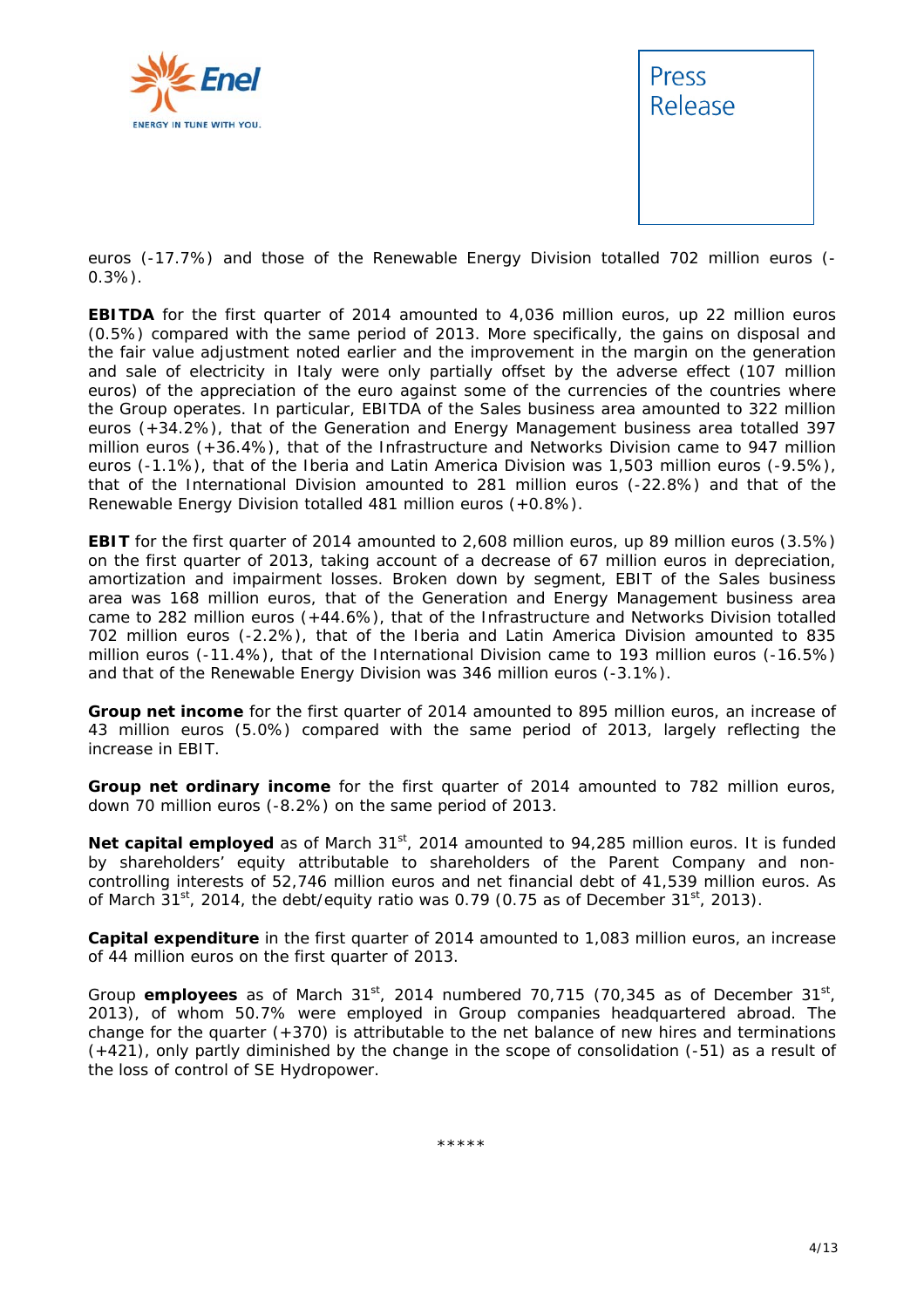



#### **RECENT KEY EVENTS**

On **March 24th, 2014**, the subsidiary Enel Green Power S.p.A. ("EGP"), acting through its Dutch subsidiary Enel Green Power International BV, the finance and holding company for the international subsidiaries of the Enel Green Power Group, announced that it had signed a 153 million-euro loan agreement with Banco Santander as lender, sole lead arranger and agent. The agreement is covered by the Spanish Export Credit Agency. The 12-year term loan bears an interest rate in line with the market benchmark and is secured by a parent company guarantee issued by Enel Green Power. The loan is associated to investments in wind farms located in Mexico and owned by certain EGP subsidiaries.

On **March 31st, 2014**, Enel Green Power announced that it had started construction on the new Apiacás hydroelectric complex, in the state of Mato Grosso, Brazil. Apiacás will consist of a cascading sequence of three power plants, named "Salto Apiacás", "Cabeza de Boi" and "Fazenda", comprising seven turbines of around 14.5 MW each, for an overall installed capacity of 102 MW. Once fully operational, the Apiacás hydro facility will be capable of generating up to about 490 GWh each year, thereby meeting the country's high demand for new energy, which is projected to grow at an average annual rate of 4% by 2020. The new hydro facility is scheduled to be completed and enter operation in the first half of 2016 and construction will require a total investment of around 287 million US dollars, financed with the Enel Green Power Group's own resources. The project is supported by a thirty-year contract to purchase the power generated by the complex, which will be delivered to the national grid.

On **April 1st, 2014**, the Chilean subsidiary Enersis S.A. ("Enersis") announced that Empresa Nacional de Electricidad S.A. ("Endesa Chile", of which it holds 59.98%) had signed a contract with Consorcio Ferrovial Agroman for the construction of the civil works for the hydroelectric plant of Los Condores. The plant, which will have a capacity of 150 MW, is expected to enter service by the end of 2018 and will involve an investment of approximately 660 million US dollars.

On **April 8th, 2014**, Fulvio Conti, Chief Executive Officer and General Manager of Enel, signed a memorandum of understanding in Beijing with Liu Zhenya, President of the State Grid Corporation of China, the world's largest power distribution and transmission company and the Chinese leader in the sector. The agreement focuses on cooperation in the field of smart grid technologies for sustainable urban development and the exchange of experience in renewables generation.

On **April 8th, 2014**, Enel announced that it had signed two 20-year contracts with the US company Cheniere Energy for the supply of LNG (liquefied natural gas) from shale gas fields in the United States, for a total of 3 billion cubic meters a year, of which about 1 billion cubic meters for the Italian market. Both contracts were signed with Corpus Christi Liquefaction, a subsidiary of Cheniere. Under the first agreement, Cheniere will supply the Enel Group with about 2 billion cubic meters of gas a year. Enel will use the fuel to meet demand in the Iberian market. The second agreement will provide Enel with a further 1 billion cubic meters to supply the Italian market. Both contracts have a term of 20 years, with an option for a further 10 years, and will take effect with the first deliveries, which are scheduled to begin in 2018.

On **April 9th, 2014**, Enel Green Power announced that it had completed work on the third and final wind plant at the Cristal wind power facility in the town of Morro do Chapéu, in the state of Bahia, Brazil. The new plant is composed of 13 turbines of 2.3 MW each, with an overall installed capacity of 30 MW, and can generate more than 145 million kWh of power a year. The Cristal facility therefore now has a total installed capacity of 90 MW and can generate more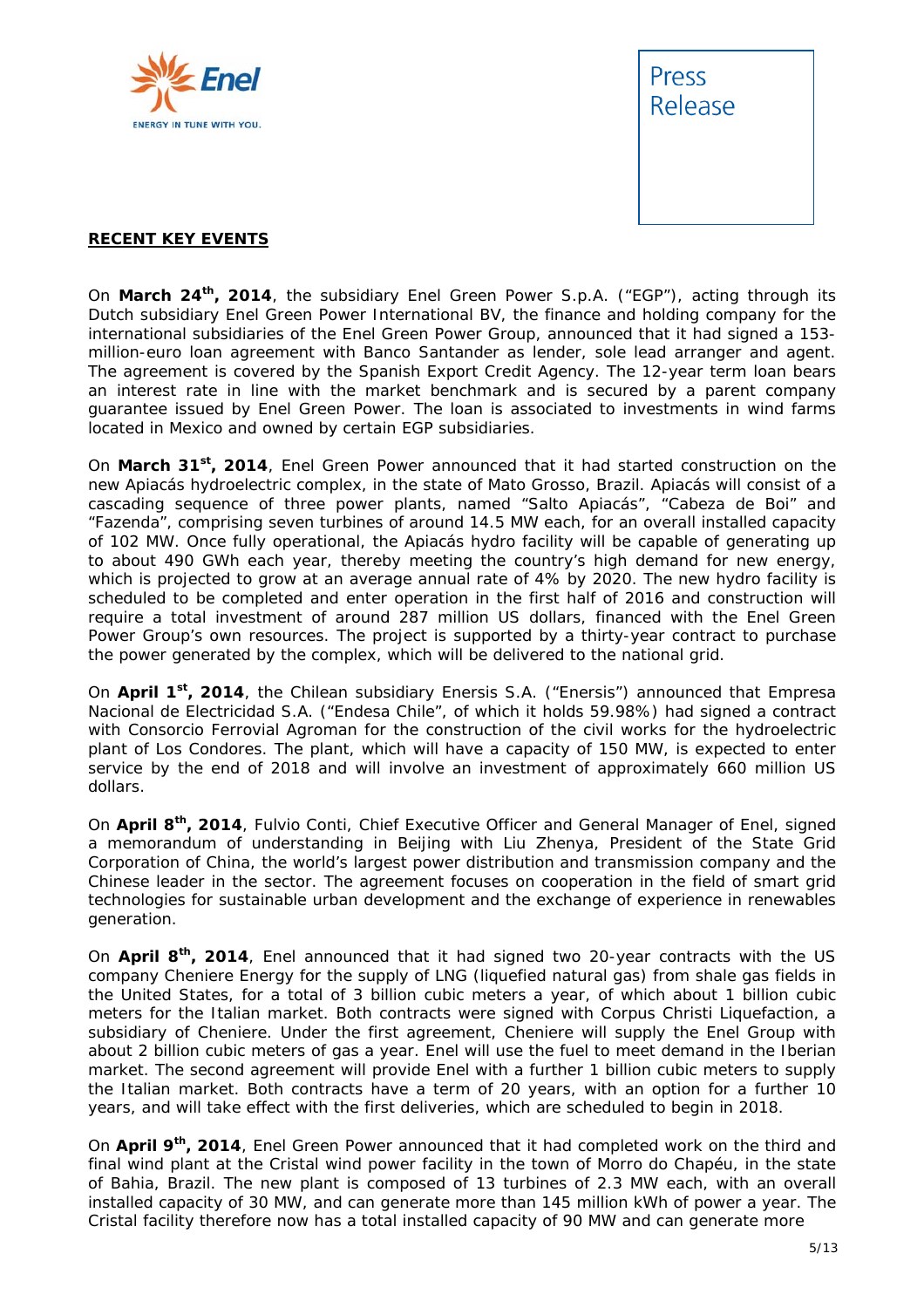



than 400 million kWh of power a year. The construction of the Cristal facility involved a total investment of approximately 165 million euros. With this new facility, Enel Green Power has now reached more than 260 MW of installed capacity in Brazil, of which more than 90 MW of hydroelectric capacity.

On **April 22nd, 2014**, the subsidiary Endesa Chile entered into contracts with Southern Cross Latin America Private Equity Fund III L.P. ("Southern Cross") for (i) the transfer to Endesa Chile of the 50% of Inversiones GasAtacama Holding Limitada held, directly and indirectly, by Southern Cross, and the (ii) the transfer of the receivable held by Pacific Energy in respect of Atacama Finance Co. for a total of 309 million US dollars. At the same time, Endesa Chile and Southern Cross terminated the shareholders' agreement of August  $1<sup>st</sup>$ , 2007. Following the transaction, Endesa Chile acquired full control of the Gas Atacama Group, whose results it has consolidated.

On **April 30th, 2014**, the Chilean subsidiary Enersis announced that it had signed a contract for the purchase of all the shares indirectly held by Inkia Americas Holdings Limited in Generandes Peru S.A. (already controlled by Enersis and which in turn controls Edegel S.A.), equal to 39.01% of the company's share capital, for a consideration of 413 million US dollars. The contract will take effect once a number of conditions precedent have been met. The transaction forms part of Enersis development plan following the substantial capital increase it carried out last year (approved by the shareholders on December 20<sup>th</sup>, 2012 and completed at the end of March 2013), implementation of which provides for minority buyouts at a number of subsidiaries.

\*\*\*\*\*

#### **OUTLOOK**

The gradual emergence of the mature European markets from the crisis expected for 2014 was not yet reflected in energy demand in the first quarter of the year. In Italy, demand continued to contract (by a seasonally adjusted -3.5%), with a further moderate decrease in Spain (by a seasonally adjusted -0.6%). Conversely, the emerging economies continue to register rapid growth in demand, despite the deterioration in economic conditions.

Against this backdrop, Enel can confirm the foundations of the Group strategy announced to the financial markets, which are based on a well-balanced portfolio of operations with a diversified mix of geographical markets, technologies and regulated and unregulated activities, with a focus on the increasingly important role of the emerging markets and renewable energy. The priority of reducing our financial debt is being implemented with the plan for enhancing the efficiency of operating costs, which after the successful results achieved in 2013 has continued to make a contribution in line with forecasts in the first quarter of 2014. In addition, our investment plan is directed at consolidating our position and simplifying the group structure, with the completion in the first quarter of a number of major minority buyouts at certain subsidiaries in Latin America.

\*\*\*\*\*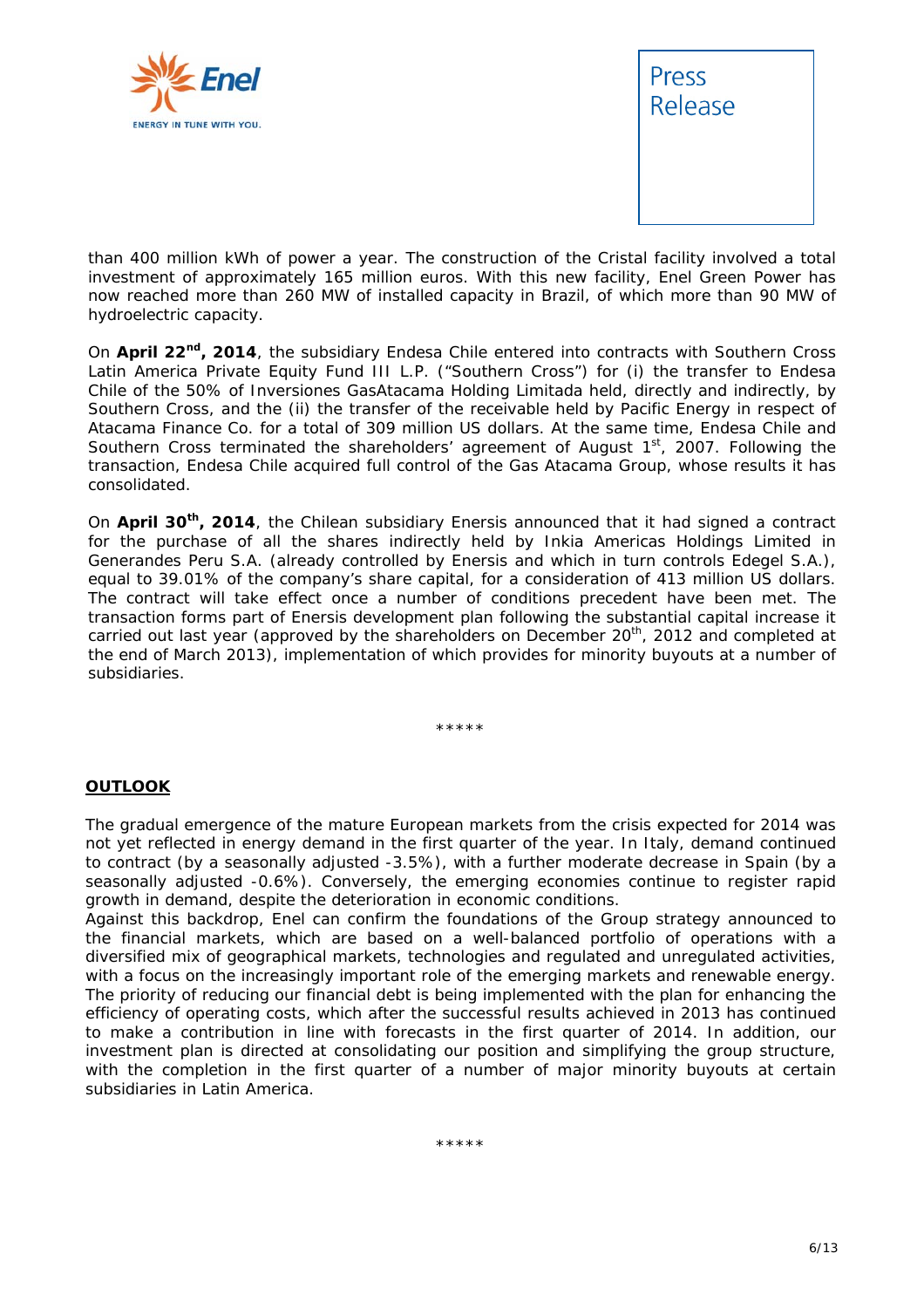



*At 9.30 a.m. CET today, May 8th, 2014, a conference call will be held to present the results for the first quarter of 2014 to financial analysts and institutional investors. Journalists are also*  invited to listen in on the call. Documentation relating to the conference call will be available *on Enel website (www.enel.com) in the Investor section from the beginning of the call.* 

*Tables presenting the results of the individual business areas (which do not take account of intersegment eliminations) are attached below, as are the condensed income statement, the statement of comprehensive income, the condensed balance sheet and the condensed cash flow statement for the Enel Group. A descriptive summary of the alternative performance indicators is also attached.* 

*The officer responsible for the preparation of the corporate financial reports, Luigi Ferraris, declares, pursuant to Article 154-bis, paragraph 2, of the Consolidated Law on Financial Intermediation that the accounting information contained in this press release corresponds with that contained in the accounting documentation, books and records.* 

\*\*\*\*\*

#### **Results of the business areas**

The representation of performance and financial position by business area is based on the approach used by management in monitoring Group performance for the two quarters.

#### **Sales**

#### **Results** (millions of euros):

|          | Q1    | Q1     |           |
|----------|-------|--------|-----------|
|          | 2014  | 2013   | Change    |
| Revenues | 4,392 | 4,933  | $-11.0%$  |
| EBITDA   | 322   | 240    | $+34.2%$  |
| EBIT     | 168   | 81     |           |
| Capex    |       | ົ<br>ٮ | $-66.7\%$ |

#### **Generation and Energy Management**

#### **Results** (millions of euros):

|          | Q1<br>2014 | Q1<br>2013 | Change   |
|----------|------------|------------|----------|
| Revenues | 4,972      | 6,480      | $-23.3%$ |
| EBITDA   | 397        | 291        | $+36.4%$ |
| EBIT     | 282        | 195        | $+44.6%$ |
| Capex    | 23         | 46         | $-50.0%$ |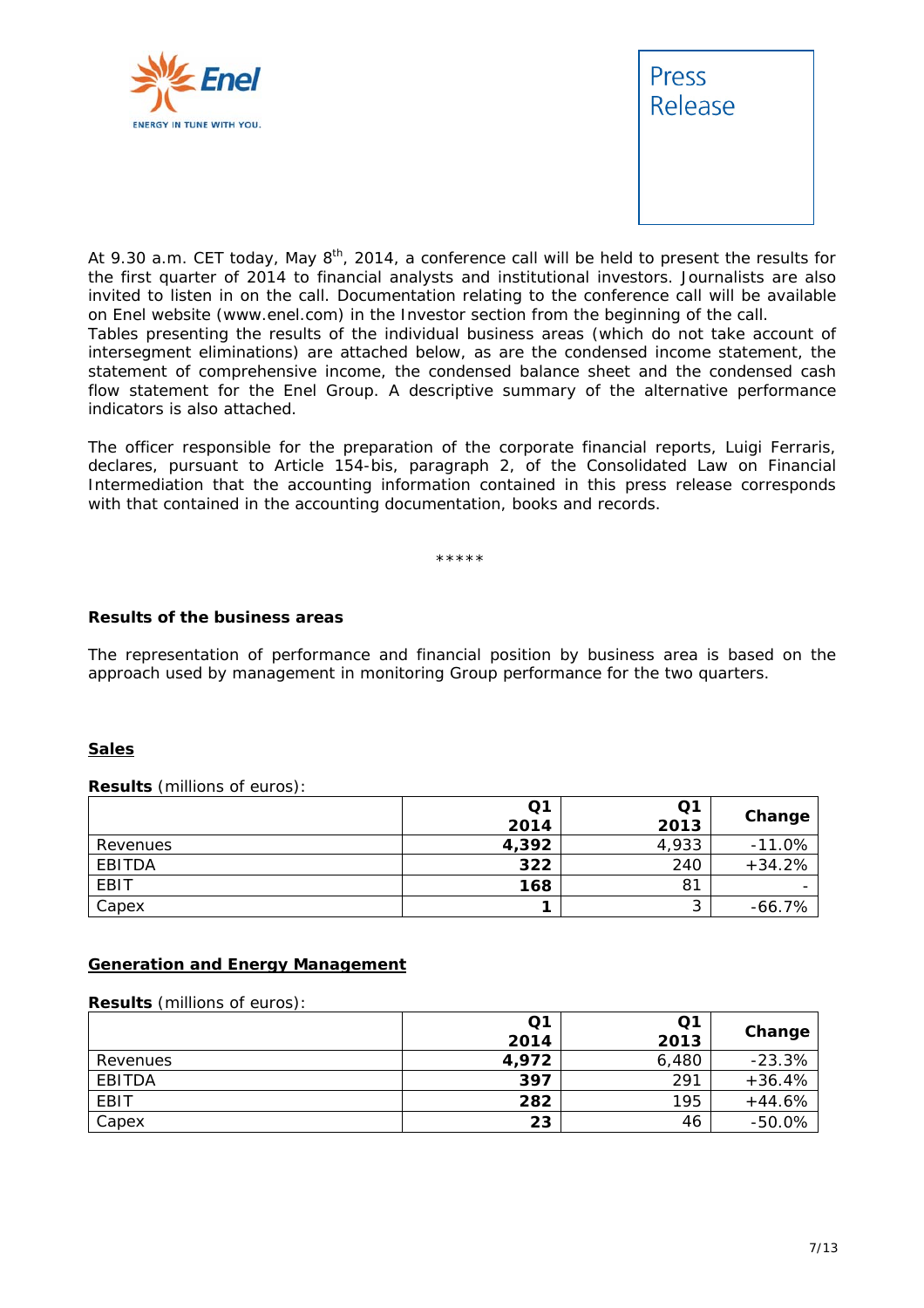



#### **Infrastructure and Networks**

# **Results** (millions of euros):

|          | Q <sub>1</sub> | Q1    | Change  |
|----------|----------------|-------|---------|
|          | 2014           | 2013  |         |
| Revenues | 1,850          | 1,853 | $-0.2%$ |
| EBITDA   | 947            | 958   | $-1.1%$ |
| EBIT     | 702            | 718   | $-2.2%$ |
| Capex    | 204            | 223   | $-8.5%$ |

## **Iberia and Latin America**

### **Results** (millions of euros):

|          | Q1    | Q1    |          |
|----------|-------|-------|----------|
|          | 2014  | 2013  | Change   |
| Revenues | 7.241 | 7,968 | $-9.1%$  |
| EBITDA   | 1,503 | 1,660 | $-9.5%$  |
| EBIT     | 835   | 942   | $-11.4%$ |
| Capex    | 332   | 320   | $+3.8%$  |

### **International**

#### **Results** (millions of euros):

|             | Q1<br>2014 | Q <sub>1</sub><br>2013 | Change   |
|-------------|------------|------------------------|----------|
| Revenues    | 1,367      | 1,660                  | $-17.7%$ |
| EBITDA      | 281        | 364                    | $-22.8%$ |
| <b>EBIT</b> | 193        | 231                    | $-16.5%$ |
| Capex       | 203        | 179                    | $+13.4%$ |

### **Renewable Energy**

#### **Results** (millions of euros):

|          | Q1<br>2014 | Q1<br>2013 | Change   |
|----------|------------|------------|----------|
| Revenues | 702        | 704        | $-0.3%$  |
| EBITDA   | 481        | 477        | $+0.8%$  |
| EBIT     | 346        | 357        | $-3.1%$  |
| Capex    | 314        | 259        | $+21.2%$ |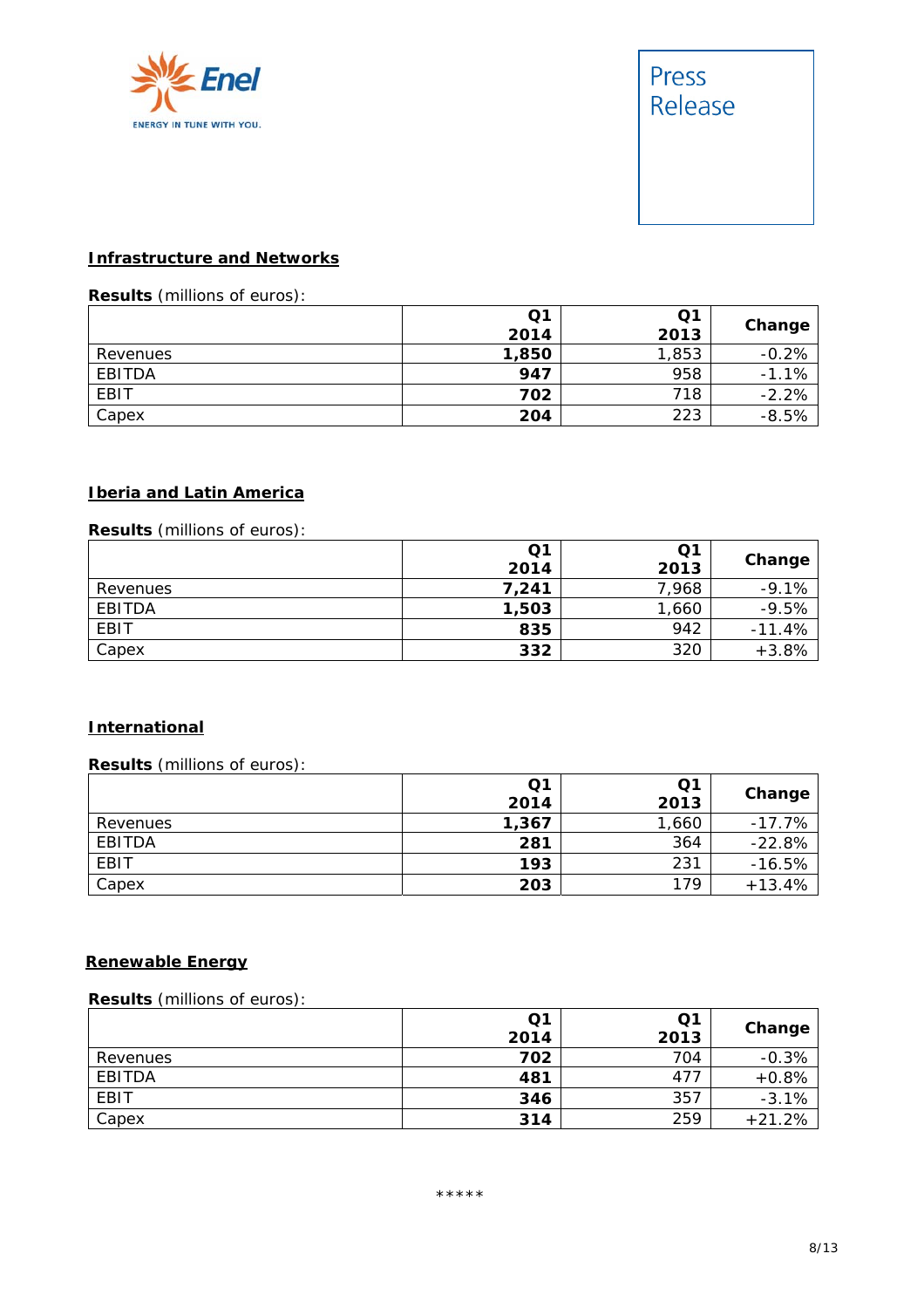



### **ALTERNATIVE PERFORMANCE INDICATORS**

The following section describes a number of alternative performance indicators, not envisaged under the IFRS-EU accounting standards, which are used in this press release in order to facilitate the assessment of the Group's performance and financial position.

- **EBITDA:** an indicator of Enel's operating performance, calculated as "EBIT" (operating income) plus "Depreciation, amortization and impairment losses";
- **Net financial debt**: an indicator of Enel's financial structure, determined by "Long-term loans" and "Short-term loans and the current portion of long-term loans" less "Cash and cash equivalents", current and non-current financial assets (financial receivables and securities other than equity investments) included in "Other current assets" and "Other non-current assets";
- **Net capital employed**: calculated as the sum of "Current assets", "Non-current assets" and "Assets held for sale", net of "Current liabilities", "Non-current liabilities" and "Liabilities held for sale", excluding the items considered in the definition of net financial debt;
- **Group net ordinary income:** defined as that part of "Group net income" derived from ordinary business operations.

Enel press releases have all now smartphone and tablet versions. Download Enel Mobile App from **Apple Store, Google Play** and **BlackBerry App World**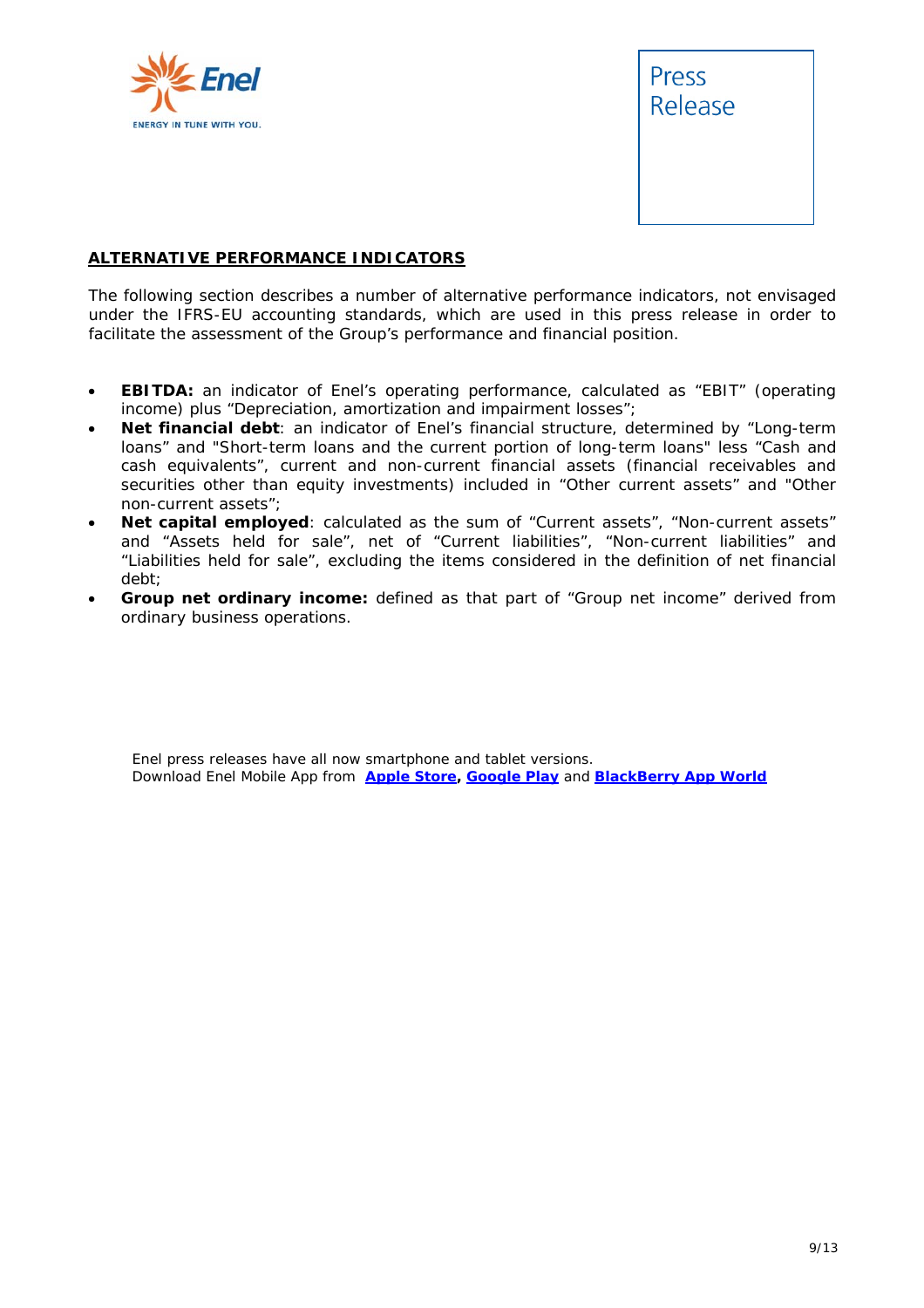![](_page_9_Picture_0.jpeg)

![](_page_9_Picture_1.jpeg)

## **Condensed Consolidated Income Statement**

| Millions of euro                                                                                   | 1st Quarter |                  |
|----------------------------------------------------------------------------------------------------|-------------|------------------|
|                                                                                                    | 2014        | 2013<br>restated |
| Total revenues                                                                                     | 18,182      | 20,445           |
| <b>Total costs</b>                                                                                 | 15,619      | 17,770           |
| Net income/(charges) from commodity risk management                                                | 45          | (156)            |
| <b>OPERATING INCOME</b>                                                                            | 2,608       | 2,519            |
| Financial income                                                                                   | 676         | 957              |
| Financial expense                                                                                  | 1,477       | 1,629            |
| Total financial income/(expense)                                                                   | (801)       | (672)            |
| Share of gains/(losses) on investments accounted for<br>using the equity method                    | 4           | 50               |
| <b>INCOME BEFORE TAXES</b>                                                                         | 1,811       | 1,897            |
| Income taxes                                                                                       | 669         | 724              |
| Income from continuing operations                                                                  | 1,142       | 1,173            |
| Net income from discontinued operations                                                            |             |                  |
| NET INCOME FOR THE PERIOD (shareholders of the<br>Parent Company and non-controlling interests)    | 1,142       | 1,173            |
| Attributable to shareholders of the Parent Company                                                 | 895         | 852              |
| Attributable to non-controlling interests                                                          | 247         | 321              |
| Net earnings attributable to shareholders of the Parent Company<br>per share (euro) <sup>(1)</sup> | 0.10        | 0.09             |

(1) Diluted earnings per share are equal to basic earnings per share.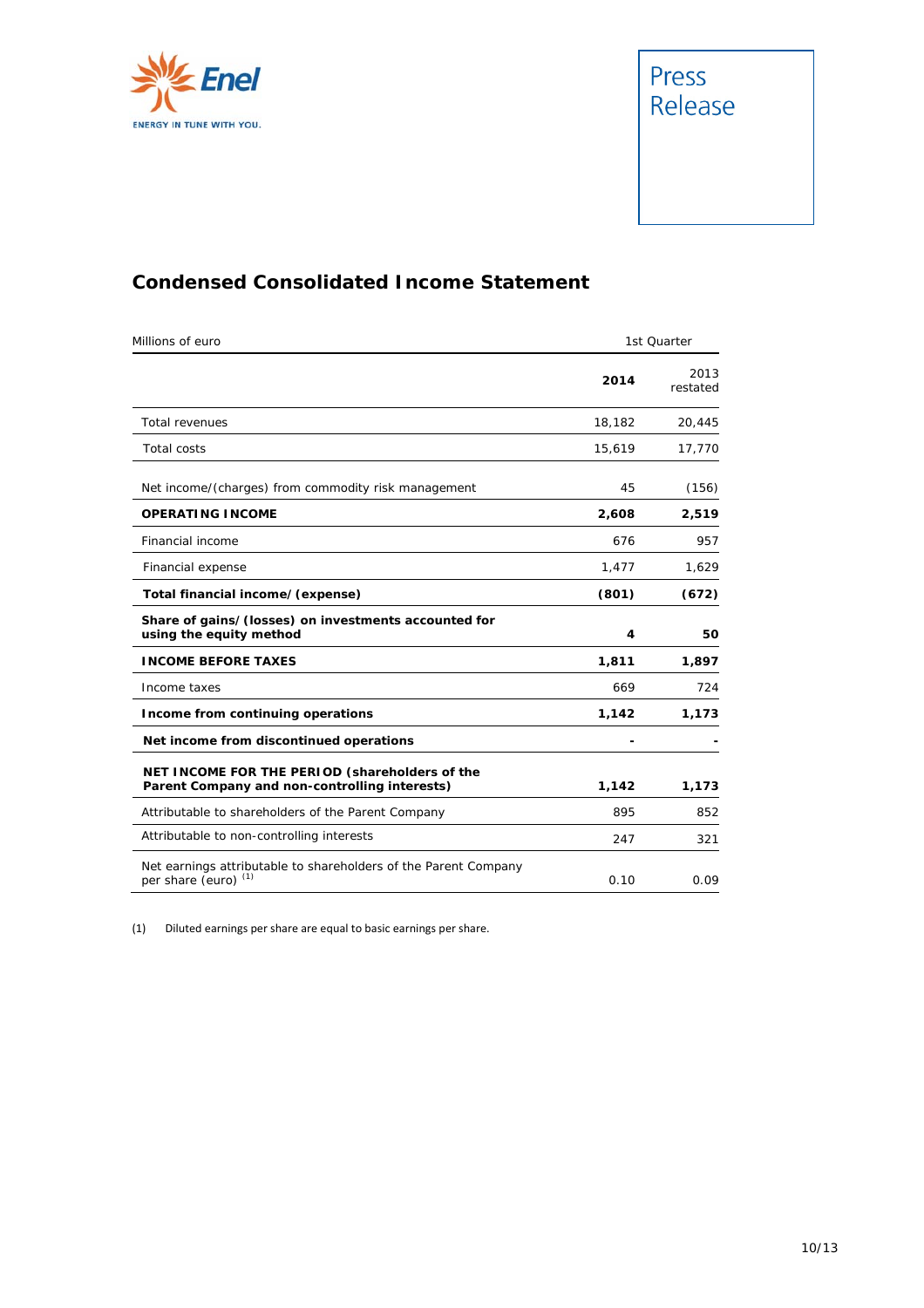![](_page_10_Picture_0.jpeg)

![](_page_10_Picture_1.jpeg)

# **Statement of Consolidated Comprehensive Income**

| Millions of euro                                                               | 1st Quarter |                  |
|--------------------------------------------------------------------------------|-------------|------------------|
|                                                                                | 2014        | 2013<br>restated |
| Net income for the period                                                      | 1,142       | 1,173            |
| Other comprehensive income recyclable to profit or loss:                       |             |                  |
| Effective portion of change in the fair value of cash flow hedges              | (84)        | 70               |
| Income recognized in equity by companies accounted for using the equity method | (7)         | (13)             |
| Change in the fair value of financial investments available for sale           | 12          | (11)             |
| Change in translation reserve                                                  | (413)       | 756              |
| Other comprehensive income not recyclable to profit or loss:                   |             |                  |
| Change in net liabilities (assets) for defined benefits                        |             |                  |
| Income/(Loss) recognized directly in equity                                    | (492)       | 802              |
| Comprehensive income for the period                                            | 650         | 1,975            |
| Attributable to:                                                               |             |                  |
| - shareholders of the Parent Company                                           | 611         | 1,286            |
| - non-controlling interests                                                    | 39          | 689              |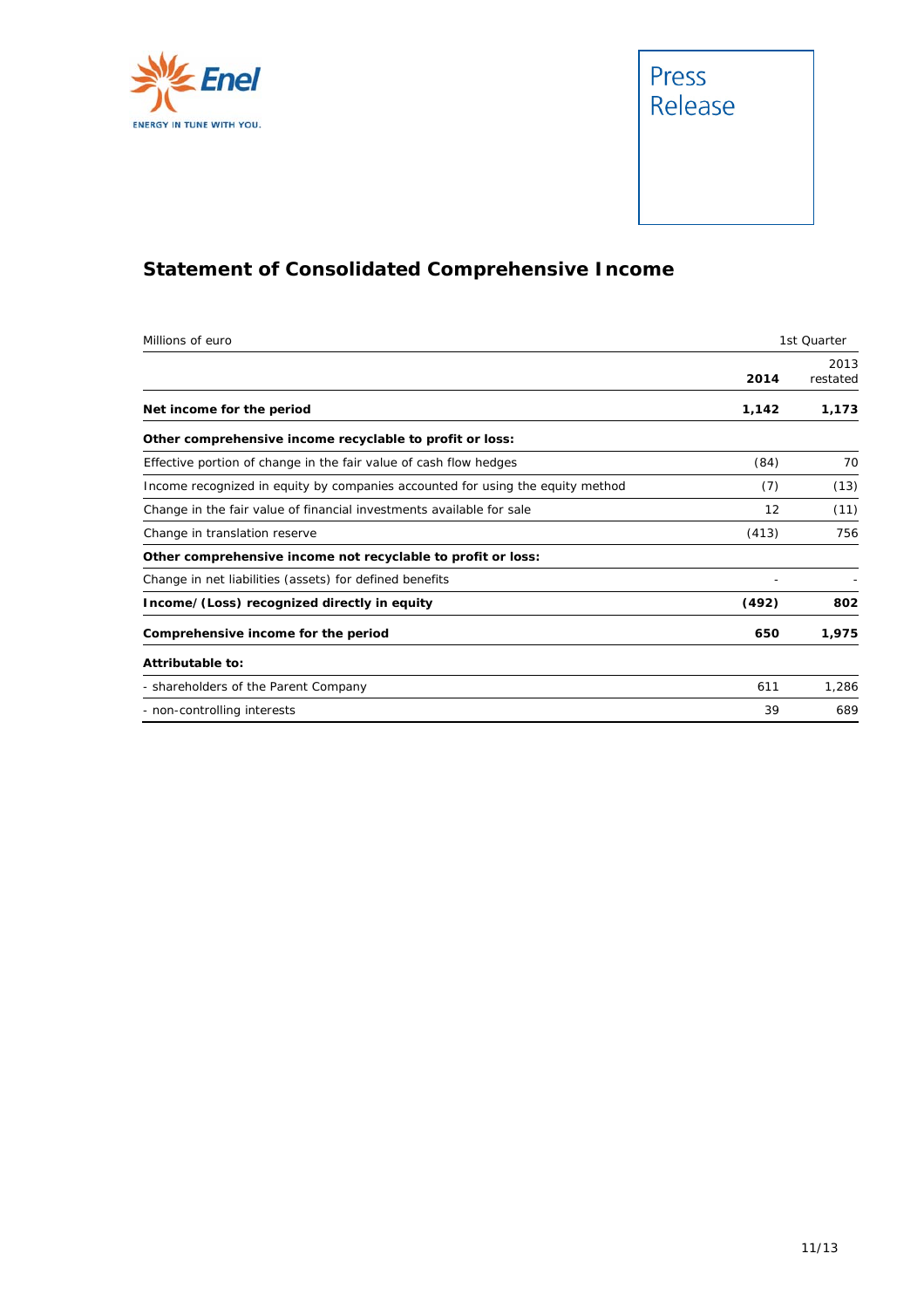![](_page_11_Picture_0.jpeg)

![](_page_11_Picture_1.jpeg)

## **Condensed Consolidated Balance Sheet**

Millions of euro

|                                                                 | at Mar, 31, 2014 | at Dec, 31, 2013 restated |
|-----------------------------------------------------------------|------------------|---------------------------|
| <b>ASSETS</b>                                                   |                  |                           |
| Non-current assets                                              |                  |                           |
| - Property, plant and equipment and intangible assets           | 97,457           | 98,499                    |
| - Goodwill                                                      | 14,889           | 14,967                    |
| - Equity investments accounted for using the equity method      | 1,425            | 1,372                     |
| - Other non-current assets (1)                                  | 13,596           | 13,417                    |
| Total                                                           | 127,367          | 128,255                   |
| <b>Current assets</b>                                           |                  |                           |
| - Inventories                                                   | 3,200            | 3,555                     |
| - Trade receivables                                             | 12,885           | 11,415                    |
| - Cash and cash equivalents                                     | 8,522            | 7,873                     |
| - Other current assets <sup>(2)</sup>                           | 12,576           | 12,526                    |
| Total                                                           | 37,183           | 35,369                    |
| Assets held for sale                                            | 211              | 241                       |
| <b>TOTAL ASSETS</b>                                             | 164,761          | 163,865                   |
| LIABILITIES AND SHAREHOLDERS' EQUITY                            |                  |                           |
| - Equity attributable to the shareholders of the Parent Company | 36,555           | 35,941                    |
| - Equity attributable to non-controlling interests              | 16,191           | 16,891                    |
| Total shareholders'equity                                       | 52,746           | 52,832                    |
| Non-current liabilities                                         |                  |                           |
| - Long-term loans                                               | 49,816           | 50,905                    |
| - Provisions and deferred tax liabilities                       | 22,089           | 22,443                    |
| - Other non-current liabilities                                 | 3,575            | 3,475                     |
| Total                                                           | 75,480           | 76,823                    |
| <b>Current liabilities</b>                                      |                  |                           |
| - Short-term loans and current portion of long-term loans       | 9,192            | 7,142                     |
| - Trade payables                                                | 10,776           | 12,923                    |
| - Other current liabilities                                     | 16,557           | 14,125                    |
| Total                                                           | 36,525           | 34,190                    |
| Liabilities held for sale                                       | 10               | 20                        |
| <b>TOTAL LIABILITIES</b>                                        | 112,015          | 111,033                   |
| TOTAL LIABILITIES AND SHAREHOLDERS' EQUITY                      | 164,761          | 163,865                   |

(1) Of which long-term financial receivables and other securities at March 31, 2014 for €4,808 million (€4,813 million

at December 31, 2013) and €146 million (€152 million at December 31, 2013), respectively.<br>(2) Of which current portion of long-term financial receivables, short-term financial receivables and other securities at<br>March 31